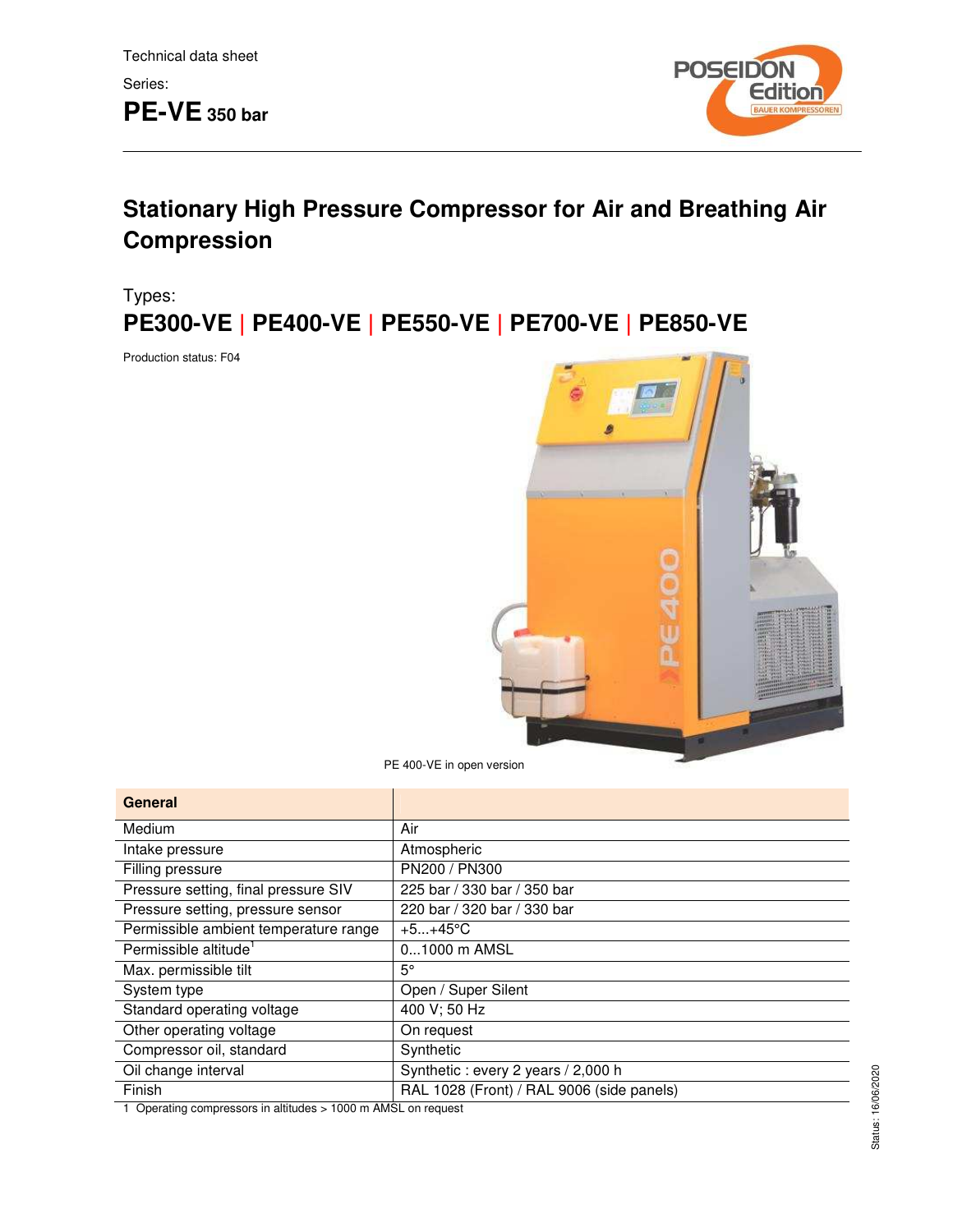# **PE-VE 350 bar**



| <b>Compressor system</b>           | <b>PE300-VE</b>                  | <b>PE400-VE</b> | <b>PE550-VE</b>           | <b>PE700-VE</b>           | <b>PE850-VE</b> |
|------------------------------------|----------------------------------|-----------------|---------------------------|---------------------------|-----------------|
| Charging rate $1$                  | 300 l/min                        | 400 l/min       | 550 l/min                 | 700 l/min                 | 850 l/min       |
| Purification system                | P41/350                          | P41/350         | P41/350                   | P61/350                   | P61/350         |
| Power draw                         | 6.5 kW                           | 9.4 kW          | 10.2 kW                   | 13.3 kW                   | 17 kW           |
| Cooling air flow, min.             | $2,250 \text{ m}^3/h$            | 3,300 $m^3/h$   | $3.300$ m <sup>3</sup> /h | 4,500 $m^3/h$             | 5,550 $m^3/h$   |
| Sound pressure level               | $70 \text{ dB}(A)$               | 73 dB(A)        | 70 dB(A)                  | 73 dB(A)                  | 79 dB(A)        |
| Weight (Super Silent) <sup>2</sup> | 389 kg                           | 394 kg          | 468 kg                    | 493 kg                    | 515 kg          |
| Weight (open model) <sup>2</sup>   | 299 kg                           | 304 kg          | 378 kg                    | 403 kg                    | 425 kg          |
| Dimensions (LxWxH)                 |                                  |                 |                           | $1.600 \times 830 \times$ |                 |
| Super Silent <sup>2</sup>          | 1,480 x 830 x 1515 mm<br>1515 mm |                 |                           |                           |                 |
| Dimensions (LxWxH)                 | 1,140 x 830 x 1515 mm<br>1515 mm |                 |                           | $1.260 \times 830 \times$ |                 |
| open <sup>2</sup>                  |                                  |                 |                           |                           |                 |

1 Measured during cylinder filling from 0-200 bar tolerance +/- 5% at + 20°C ambient temperature.

2 Standard model. Weight and dimensions may vary depending on accessories.

| Drive system:<br>e-motor             | <b>PE300-VE</b>                 | <b>PE400-VE/</b><br><b>PE550-VE</b> | <b>PE700-VE</b>  | <b>PE850-VE</b>  |
|--------------------------------------|---------------------------------|-------------------------------------|------------------|------------------|
| Power                                | 7.5 kW                          | 11 kW                               | 15 kW            | 18.5 kW          |
| Model                                | 132                             | 160                                 | 160              | 160              |
| Type of construction                 | B <sub>3</sub>                  | B <sub>3</sub>                      | B <sub>3</sub>   | B <sub>3</sub>   |
| Type                                 | Three-phase Squirrel-Cage-Motor |                                     |                  |                  |
| Operating voltage /<br>frequency $1$ | 400 V, 50 Hz                    | 400 V, 50 Hz                        | 400 V, 50 Hz     | 400 V, 50 Hz     |
| Rated current                        | ca. 14.2 A                      | ca. 20.8 A                          | ca. 28 A         | ca. 34.2 A       |
|                                      | (at 400 V/50 Hz)                | (at 400 V/50 Hz)                    | (at 400 V/50 Hz) | (at 400 V/50 Hz) |
| Speed approx.                        | ca. 3,000 1/min                 | ca. 3,000 1/min                     | ca. 3,000 1/min  | ca. 3,000 1/min  |
| <b>Protection class</b>              |                                 |                                     | IP55 (TEFC)      |                  |

1 Other voltages and frequencies available on request against additional price.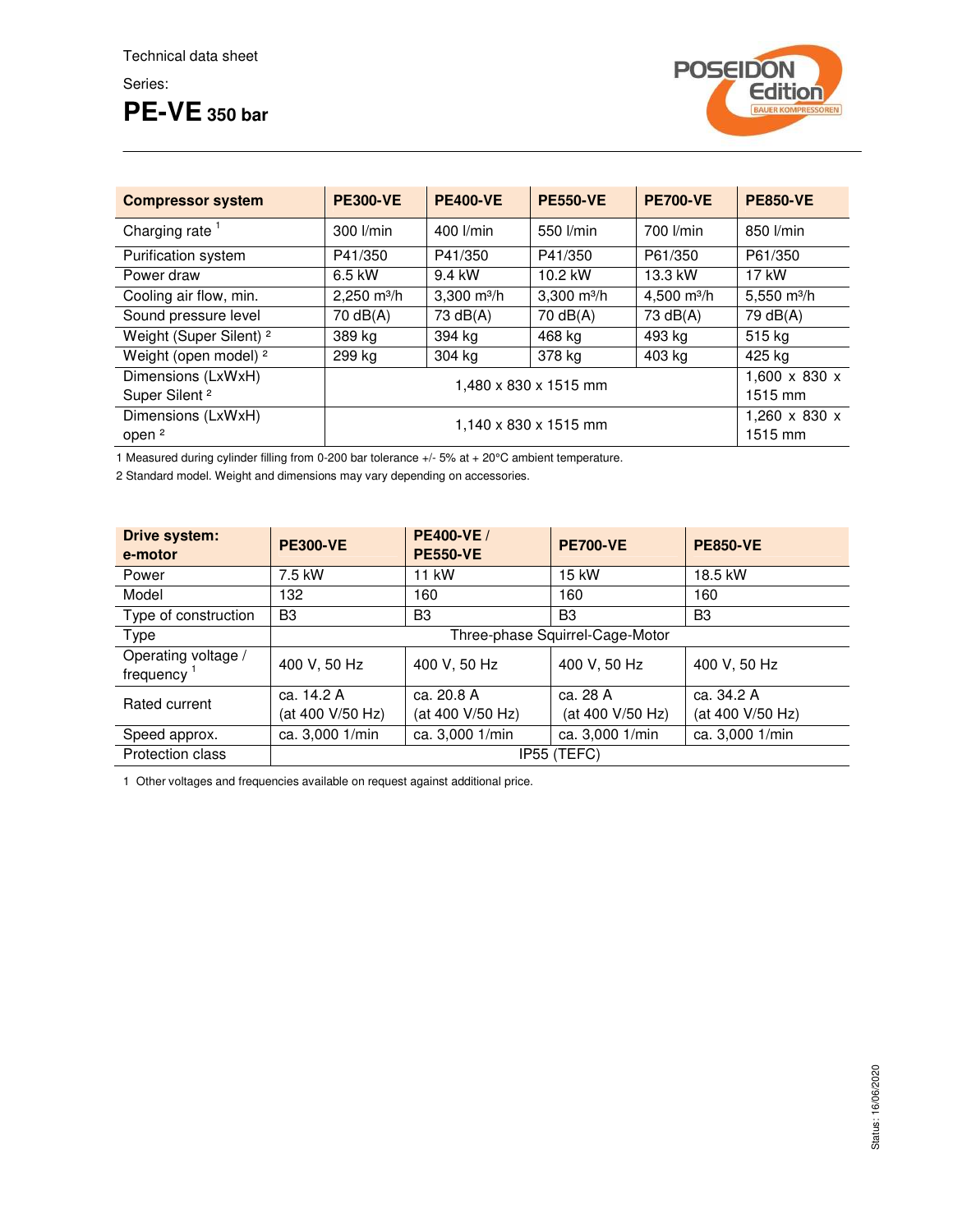# **PE-VE 350 bar**



## STANDARD SCOPE OF SUPPLY:

## **Compressor block with following features**

- Oil pump for forced-feed lubrication
- $\blacksquare$  Micronic intake filter: 10  $\mu$ m
- Intermediate coolers, air cooled, stainless steel
- Aftercooler, air cooled, outlet temperature approx. 10-15 °C above cooling air temperature
- Intermediate separators after each stage (except 1st stage)
- Sealed safety valves after each stage
- **-** TÜV approved final pressure safety valve
- Pressure maintaining and check valve after the final stage

| <b>Compressor block</b>                       | <b>IK120</b>                 | <b>IK12.14</b>              | <b>IK150</b>                | <b>IK180</b>                                                |
|-----------------------------------------------|------------------------------|-----------------------------|-----------------------------|-------------------------------------------------------------|
| Charging rate <sup>1</sup>                    | 300 l/min                    | 400 l/min                   | 550 l/min                   | 700 l/min,<br>850 l/min                                     |
| Speed approx.                                 | 1,800 1/min                  | 1,800 1/min                 | 1,230 1/min                 | 1,400 1/min<br>(700 l/min) or<br>1,800 1/min<br>(850 l/min) |
| Number of stages                              | 3                            | 4                           | 4                           | 4                                                           |
| Number of cylinders                           | 3                            | 3                           | $\overline{4}$              | $\overline{4}$                                              |
| Cylinder bore 1st stage                       | 88 mm                        | 105 mm                      | 120 mm                      | 130 mm                                                      |
| Cylinder bore 2nd stage                       | 36 mm                        | 88 mm                       | 60 mm                       | 60 mm                                                       |
| Cylinder bore 3rd stage                       | $14 \text{ mm}$              | 28 mm                       | 32 mm                       | 32 mm                                                       |
| Cylinder bore 4th stage                       |                              | $12 \text{ mm}$             | 14 mm                       | $14 \text{ mm}$                                             |
| <b>Stroke</b>                                 | 40 mm                        | 40 mm                       | 50 mm                       | 50 mm                                                       |
| Direction of rotation<br>(from flywheel side) | Left                         | Left                        | Left                        | Left                                                        |
| Drive type                                    | V-belt                       | V-belt                      | V-belt                      | V-belt                                                      |
| Intermediate pressure 1st stage               | $6.0 - 7.8$ bar              | $3.4 - 3.7$ bar             | $4.0 - 4.4$ bar             | $4.7 - 5.2$ bar                                             |
| Intermediate pressure 2nd stage               | $39.5 - 51.4$ bar            | $14.1 - 15.5$ bar           | $14.1 - 15.5$ bar           | $16.5 - 18.2$ bar                                           |
| Intermediate pressure 3rd stage               | L.                           | $76.6 - 84.2$ bar           | $73.5 - 80.8$ bar           | $86.2 - 94.8$ bar                                           |
| Compressor block oil volume                   | 2.81                         | 2.8 <sub>1</sub>            | 6.01                        | 6.01                                                        |
|                                               | 4.5 bar                      | 4.5 <sub>bar</sub>          | 4.5 <sub>bar</sub>          | 4.5 <sub>bar</sub>                                          |
| Oil pressure                                  | $± 1.5$ bar                  | $± 1.5$ bar                 | $± 1.5$ bar                 | ± 1.5 bar                                                   |
| Intake pressure / Inlet pressure              | 1.0 $-$ 1.3 bar <sub>a</sub> | $1.0 - 1.3 \text{ bar}_{a}$ | $1.0 - 1.3 \text{ bar}_{a}$ | 1.0 $-$ 1.3 bar <sub>a</sub>                                |

1 Measured during cylinder filling from 0-200 bar tolerance +/- 5% at + 20°C ambient temperature.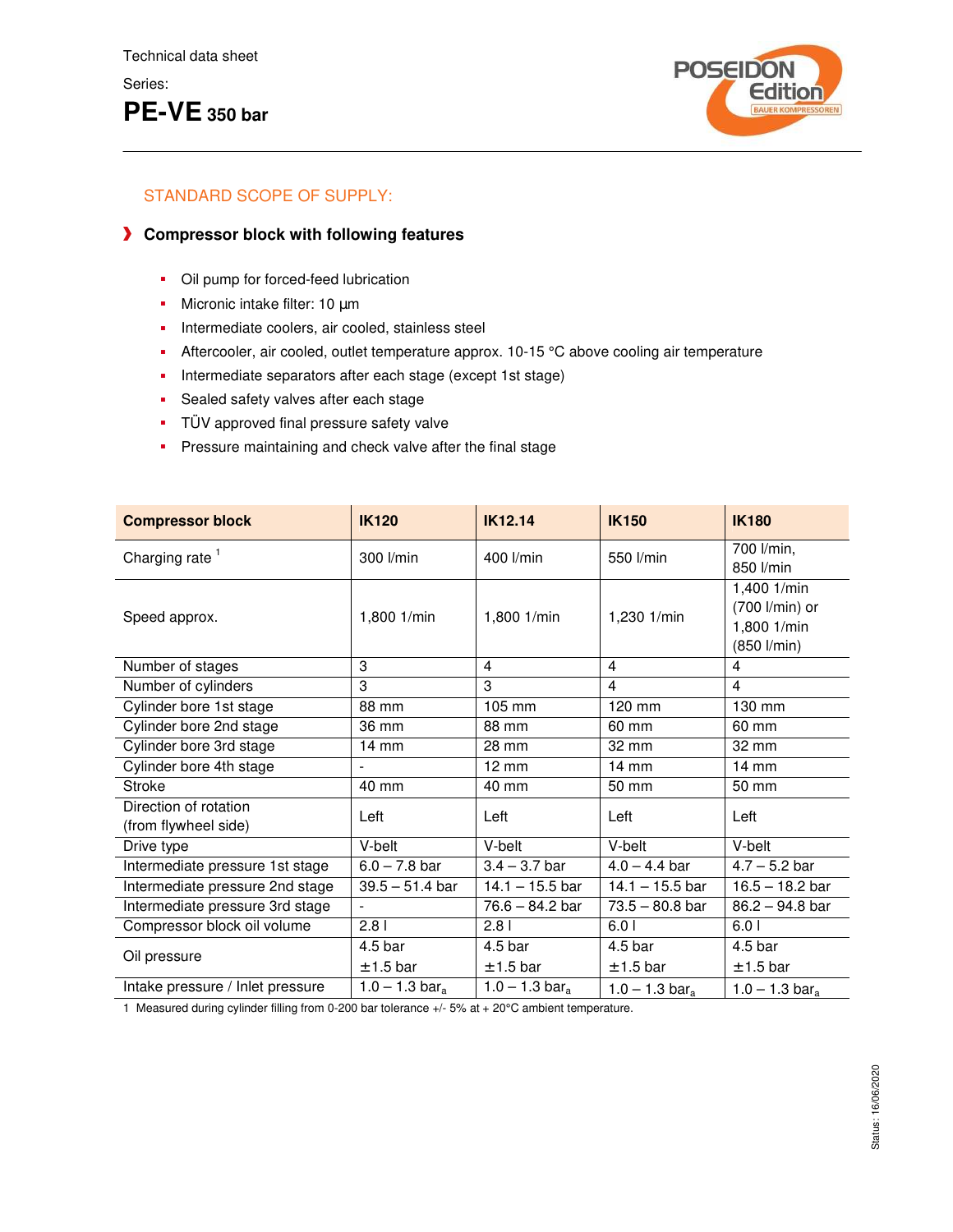# **PE-VE 350 bar**



## **Purification Systems**

**P41/350** (Integrated in PE 300-VE, PE 400-VE and PE 550-VE) **and P61/350** (integrated in PE 700- VE and PE 850-VE, for PE 550-VE available as option) **filter with separate final oil and water separator:**

## SCOPE OF DELIVERY:

- Separator unit with final pressure safety valve
- Check valve between separator and micro filter
- Micro filter
- Air bleeder valve with manometer
- Pressurizer / check valve
- Filter key for cartridge renewal

#### **Air quality as per DIN/EN 12021:2014:**

| <b>Contamination with</b> | <b>Maximum content as per</b><br><b>DIN EN 12021:2014:</b> | <b>Air quality by BAUER</b>        |
|---------------------------|------------------------------------------------------------|------------------------------------|
| H <sub>2</sub> O          | $25 \text{ mg/m}^3$                                        | $\leq 10$ mg/m <sup>3</sup>        |
| <b>CO</b>                 | 5 ppm $(v)$                                                | Depends on cartridge               |
| CO <sub>2</sub>           | 500 ppm $(v)$                                              | Depends on intake air <sup>2</sup> |
| Oil                       | $0.5 \,\mathrm{mg/m^3}$                                    | $\leq$ 0.1 mg/m <sup>3</sup>       |

1 Only with BAUER special filter cartridge with hopcalite and up to a maximum concentration of 25 ppm CO in intake air. The compressed clean breathing air then contains a maximum of 5 ppm CO.

2 Where the intake air exceeds the maximum permissible level of CO<sub>2</sub> as per DIN EN 12021:2014, use of a BAUER AERO-GUARD system is **urgently recommended!**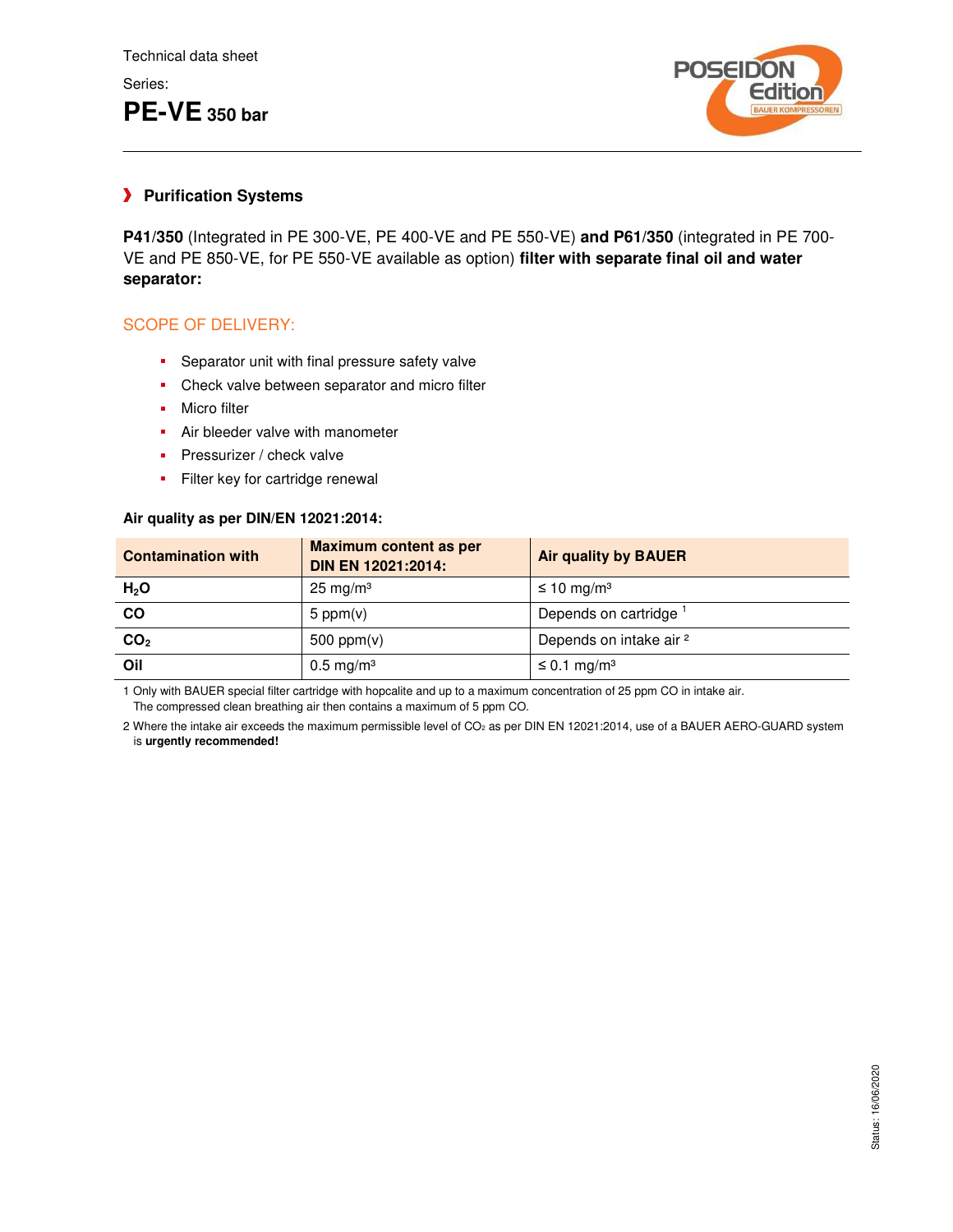# **PE-VE 350 bar**





Purification system P41/P61 (picture similar)

| <b>Purification system</b>                                                                    | P41/350                                                         | P61/350             |  |
|-----------------------------------------------------------------------------------------------|-----------------------------------------------------------------|---------------------|--|
| Operating pressure (Standard)                                                                 | PN200 / PN300                                                   |                     |  |
| Operating pressure max. (PS)                                                                  | 350 bar                                                         |                     |  |
| Pressure dew point                                                                            | $\epsilon$ -20 °C, equivalent to 3 mg/m <sup>3</sup> at 300 bar |                     |  |
| Piping connections                                                                            | G 3/8" (condensate drain G 1/4")                                |                     |  |
| Filter housing volume                                                                         | 2.11                                                            | 2.851               |  |
| DGRL 2014/68/EU                                                                               | Vessel category II                                              |                     |  |
| Air purification capacity<br>(at ambient temperature 20 $\degree$ C and 300 bar) <sup>1</sup> | $1,595 \text{ m}^3$                                             | $2,475 \text{ m}^3$ |  |

1 When using a BAUER filter cartridge without Hopcalite. When using a cartridge with CO-removal the air purification capacity is reduced. Different values for SECURUS cartridges.

### **B-CONTROL MICRO electronic control unit**

The B-CONTROL MICRO is a modern, easy-to-operate compressor control unit with colour display that intelligently controls and all basic compressor functions and monitors their safety. User-friendly navigation and clear display of all main compressor parameters.



B-CONTROL MICRO Display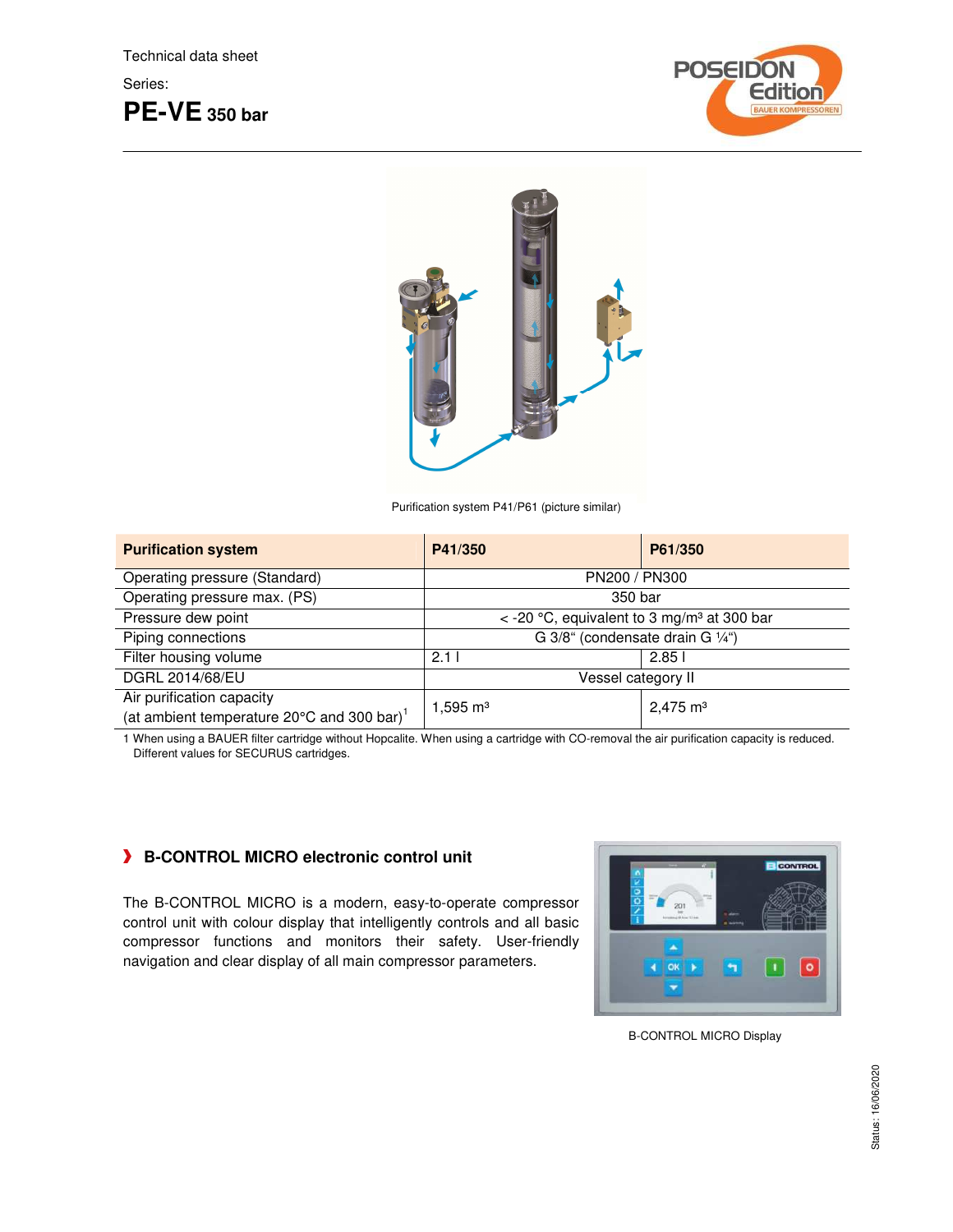# **PE-VE 350 bar**



| <b>Compressor control unit</b>     | <b>B-CONTROL MICRO</b>                                                   |
|------------------------------------|--------------------------------------------------------------------------|
| Ambient temperature:               | $-10^{\circ}$ C to + 60 $^{\circ}$ C<br>(5-90% humidity; non-condensing) |
| Standard operating voltage         | 24 V DC                                                                  |
| Protection class, control cabinet: | IP 55                                                                    |
| Protection class, display:         | IP 65                                                                    |
| Type, display                      | 3.5" colour display with clear text                                      |

## FEATURES

- Displays current operating pressure, operating hours and operation type
- Displays remaining filling time for breathing air cylinders
- Semiautomatic and fully automatic operation options
- Standard SI unit selection for pressure and temperature
- User-friendly navigation and display (user interface)
- Displays service and maintenance intervals and maintenance information
- Password protection for various menu levels
- Log stores incident history
- Simple software update uses SD card
- Cycle counter and operating hours counter
	- Safety: Information when pressure vessels require replacement
- Numerous language options (German, English, French, Chinese, Czech, Danish, Dutch, Finnish, Italian, Japanese, Norwegian, Polish, Portuguese, Russian, Swedish, Spanish, and more)

#### MONITOR / CONTROL FUNCTIONS

- Oil pressure monitoring
	- Protection from incorrect rotation direction
- B-SECURUS monitoring (via CAN bus)
	- Safety: Shuts down compressor when filter cartridge is fully saturated
- Temperature monitoring
	- Safety: Monitors temperature (final stage)
- Motor overcurrent (indirect by PTC)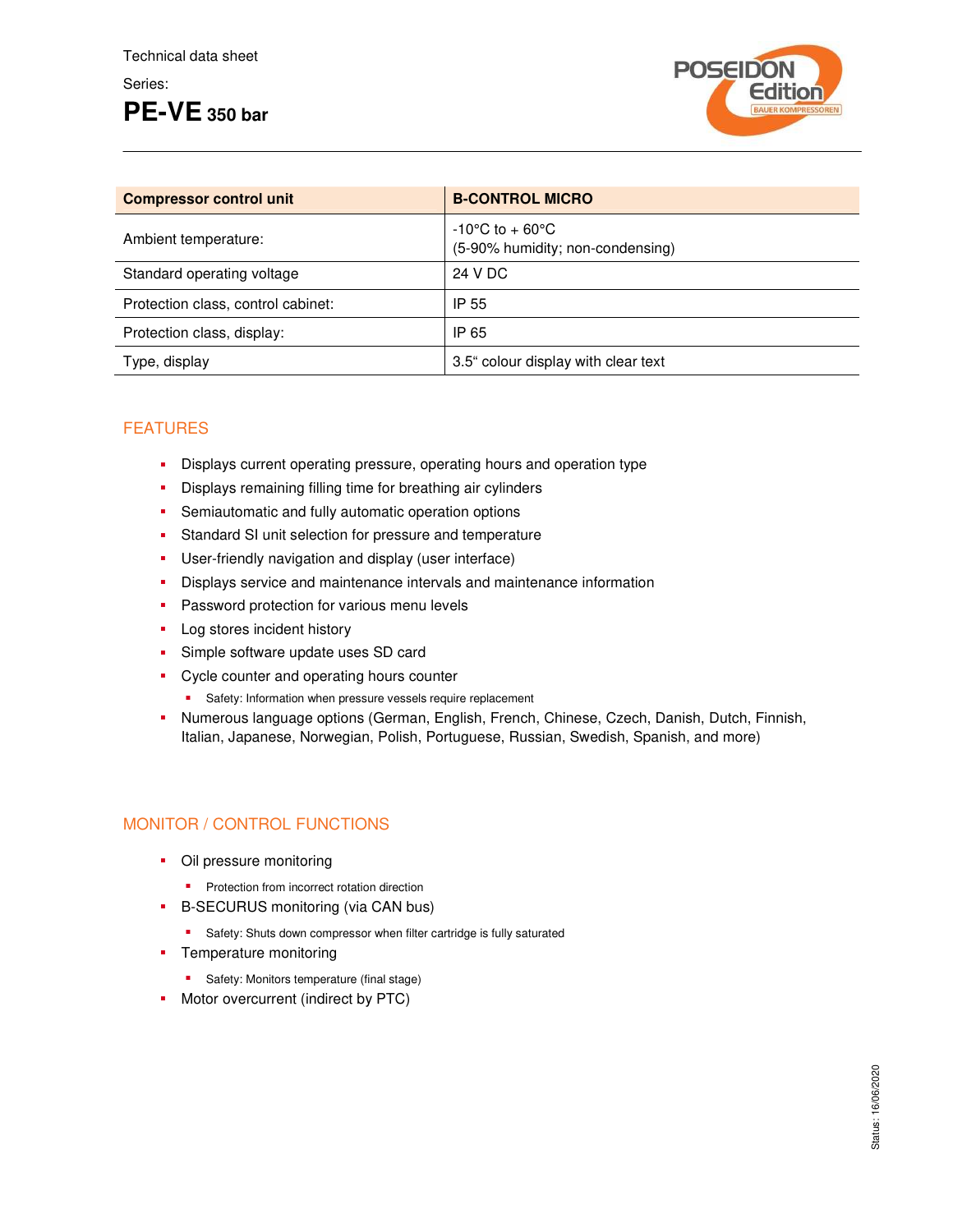# **PE-VE 350 bar**



### INTERFACES

- CAN bus for internal use
- Remote Start/Stop (dry contact)
- **External emergency off switch**
- Centralised alarm (dry contact)
- External connection options for: B-SECURUS, SECCANT, B-KOOL , external display, external operating field, gas measurement systems, 40 litre condensate collector
- Ethernet connection for communication with the B-APP

## **Automatic condensate drain system B-DRAIN**

The automatic condensate drain automatically removes the condensate that forms during compression (water/oil mixture) from the intermediate separators and the final separator and collects it in a condensate vessel, which is integrated in the compressor.

The newly developed and patented B-DRAIN automatic condensate drain uses individually controlled solenoid valves to ensure reliable, automatic condensate removal from the compressor separators.



B-DRAIN

| Automatic condensate drain system |                    |
|-----------------------------------|--------------------|
| Control voltage                   | 24 V DC            |
| Solenoid valve                    | normally open (NO) |
| Condensate collector capacity     | approx. 10 l       |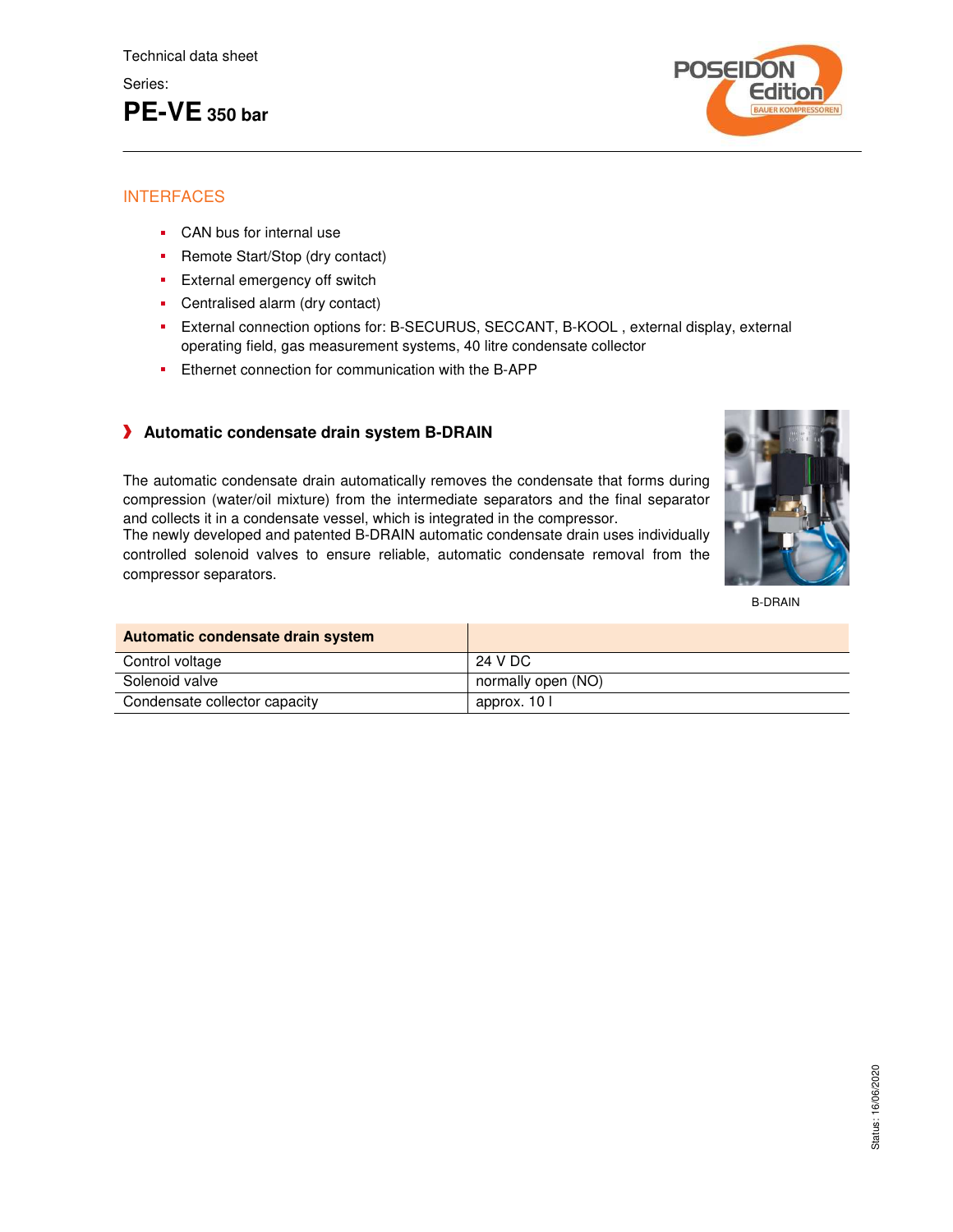

### OPTIONS:

## **SUPER SILENT housing**

Super Silent compressor housing is fully noise-insulated with optimised cooling air intake. The Super Silent soundproofed housing is recommended for applications where reduced noise is a priority, e.g. work environments.

- Closed design features targeted cooling air intake.
- Housing parts are easy to remove, ensuring fast access for maintenance.
- An exhaust air duct is easy to fit.
- Reduces acoustic pressure to:
	- 68 dB(A)  $± 2$  dB(A) (ISO 3744) to 5.5 kW
	- $\blacksquare$  72 dB(A)  $\pm$  2 dB(A) (ISO 3744) 7.5 kW to 15 kW
- Finish: Basic frame RAL 7024, housing RAL 9006 and RAL1028
- The Super Silent housing can be retrofitted.

### **B-SECURUS filter cartridge monitoring system**

The B-SECURUS system continuously monitors filter cartridge saturation levels by measuring the moisture in the molecular filter and showing a warning in the display of the B-CONTROL MICRO unit when it is time to change the cartridge. When the dryer cartridge is 100% saturated the B-SECURUS automatically shuts down the system.

The B-CONTROL unit displays the following warnings:

- Green segment: Filter cartridge OK
- Yellow segment: Cartridge nearing saturation
- Red segment: Cartridge saturated or contact fault. Compressor is shut down

| Filter cartridge monitoring unit | <b>B-SECURUS</b> |
|----------------------------------|------------------|
| Supply voltage                   | 24 V DC          |
| Power consumption                | 3 VA             |
| Contact switching capacity       | 6 A/250 V        |
| Protection class                 | IP 65            |



PE 550 VE with SUPER SILENT housing



B-SECURUS Filter Cartridge Monitoring System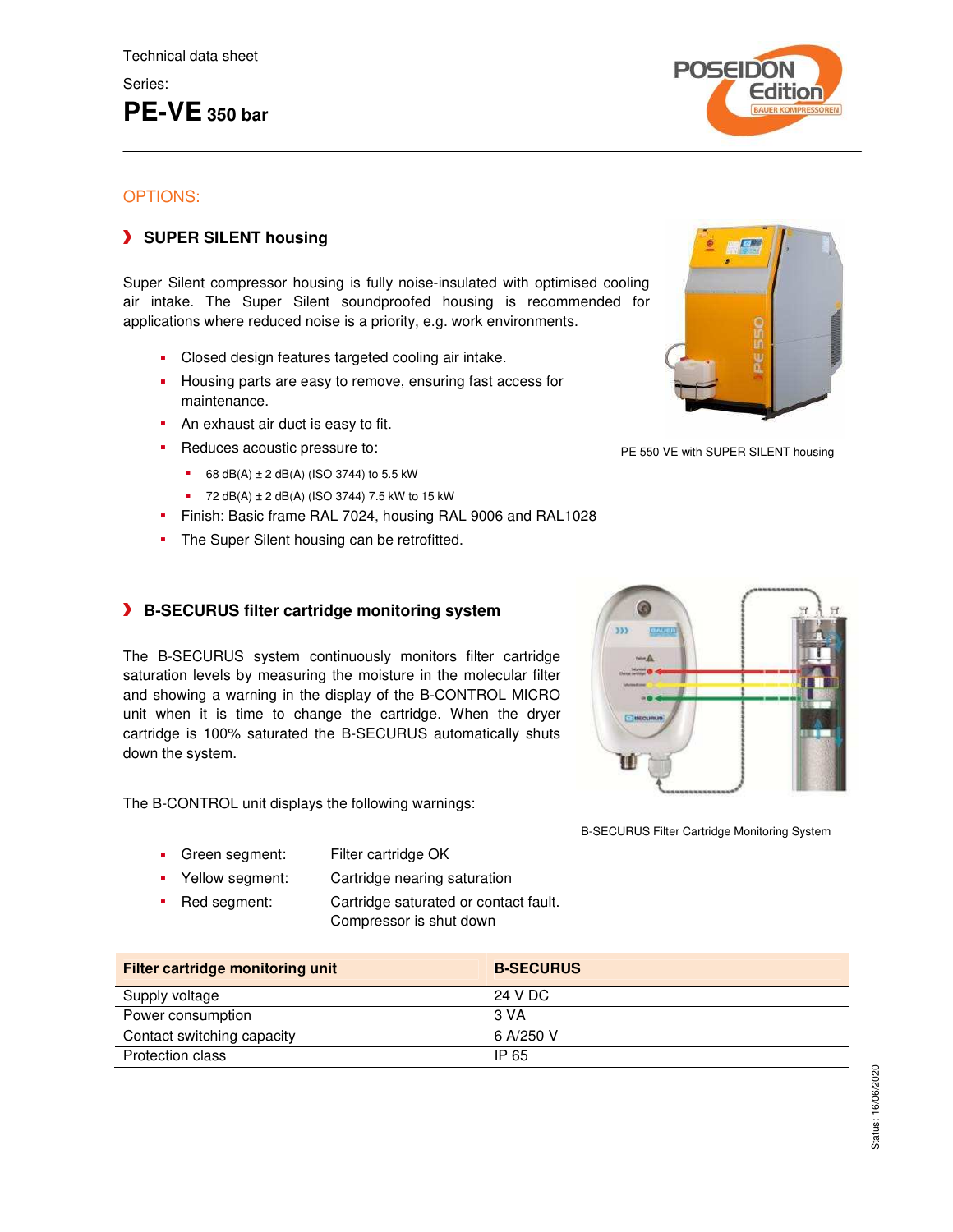

### **Integrated B-DETECTION PLUS i Gas measurement system**

The online gas measurement system B-DETECTION PLUS monitors the quality of the compressed air: Measurement of CO,  $CO<sub>2</sub>$ ,  $O<sub>2</sub>$  as well as optional absolute humidity (as option) and VOC (as option). By means of the B-CONTROL control, you can at any time observe compliance with the limit values of the breathing air standard DIN EN 12021:2014. In the case of an exceedance of the limit, the control system will shows an alarm on the display by means of an optical warning signal and switch off the system before air contaminated with pollutants enters the breathing air bottles.

An automatic flush valve (optional) ensures that the contaminated air is directed into the open air without interrupting the operation of the system if short-term limit values are exceeded.



B-DETECTION PLUS I integrated in PE-VE compressor

## **B-APP**

B-APP allows users to remotely control and monitor compressors with the new B-CONTROL MICRO. B-APP also offers additional features such as product-specific news, videos, an integrated dealer search function and calculation tools. Available in the AppStore (iOS) and on GooglePlay (Android).

As a requirement for the B-APP remote function, the B-CONTROL MICRO compressor control unit must have a valid IP address and be connected to the same local area network (LAN/WLAN) as the mobile device.

The integration of the B-CONTROL MICRO into the local network (home router, DSL router, company network) is implemented either via network cable or with optional LAN-WLAN gateway via wireless LAN.

Alternatively, if there is no local network for integration of the compressor control, an optional LAN-WLAN gateway can also be used to create a separate local WLAN network of the B-CONTROL MICRO. The smartphone can be logged into this network to permit use of the remote function in the B-APP.



Controlling the PE-VE with the B- APP

## **B-LINK**

WLAN Access Point/Client. For a WLAN network for communication between B-CONTROL MICRO +Net and B-APP (remote function).

- Preconfigured as access point: Direct WLAN connection with device (smartphone, tablet).
- Client: For connection to existing WLAN (home router, DSL router, company network). Configuration is performed by the customer.

The WLAN module is already installed at a suitable location in the compressor and connected ready for operation.



B-LINK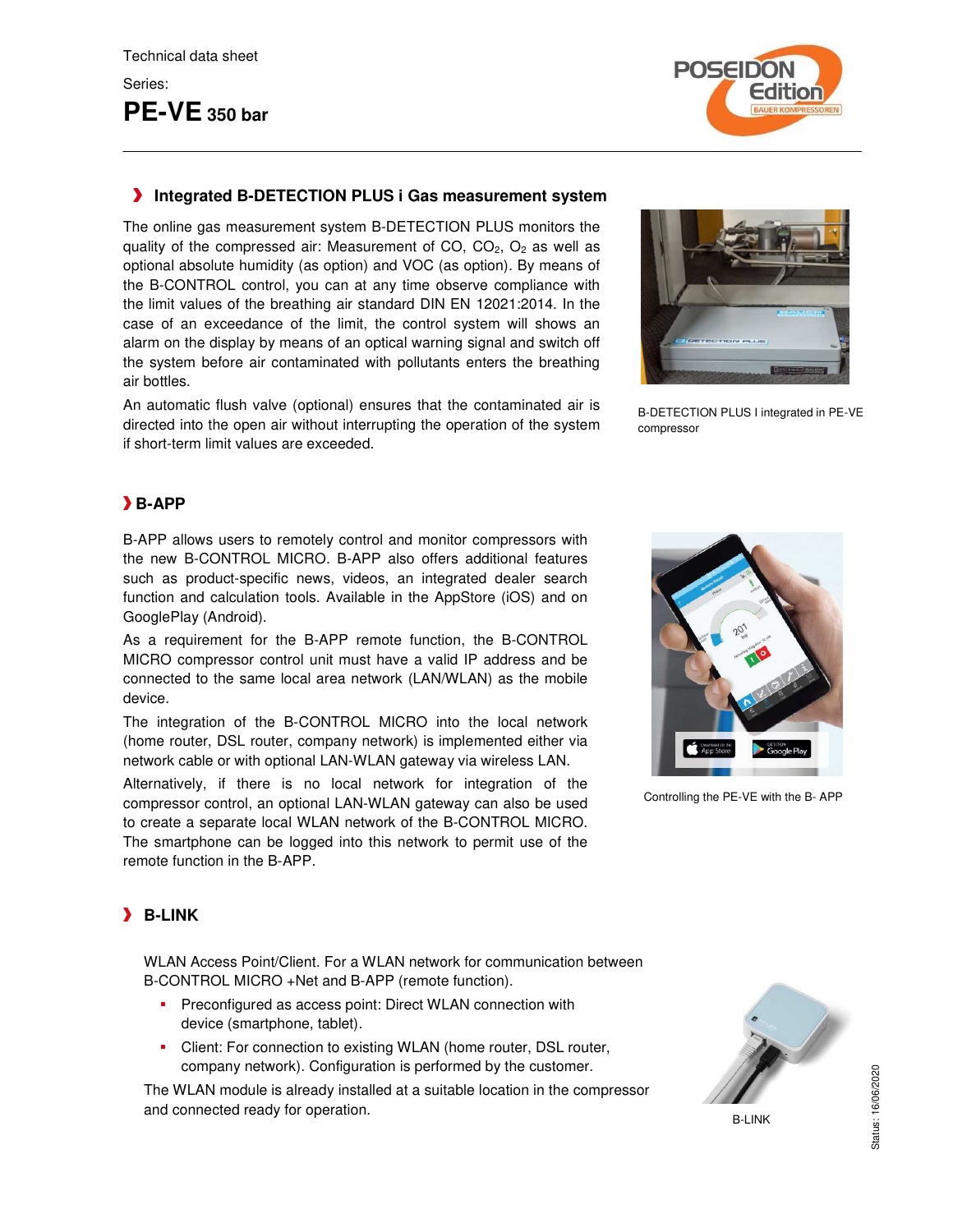# **PE-VE 350 bar**



### **Filling devices with hose connections**

Filling panel with hose connections, with optional:

- 4 filling connection PN200
- 4 filling connection PN300
- 2 filling connection PN200 and 2 filling connection PN300

| <b>Filling devices with hose connections</b> |                                                                                                                                                           |  |  |
|----------------------------------------------|-----------------------------------------------------------------------------------------------------------------------------------------------------------|--|--|
| Filling device                               | Aluminium filling device                                                                                                                                  |  |  |
| Valve type                                   | Lever filling valves per pressure range with<br>integrated air bleeder, with German cylinder<br>connector G 5/8" according to DIN EN 144-2<br>and DIN 477 |  |  |
| Manometer                                    | 1 final pressure manometer for each<br>pressure range                                                                                                     |  |  |
| Filling hose                                 | 4 Unimam high pressure filling hoses per<br>pressure range, length 1 m                                                                                    |  |  |
| International<br>cylinder connector          | International cylinder connectors for 200 bar<br>(not permitted in Germany!)                                                                              |  |  |
| For 2 pressure<br>ranges                     | 1 pressure reducer, 1 additional safety valve                                                                                                             |  |  |



PE-VE with filling hoses

## **Filling device with direct connections**

Filling panel with direct connections, with optional:

- 4 filling connections PN200
- 4 filling connections PN300
- 2 filling connections PN200 und 2 filling connections PN300

| <b>Filling device with direct connections</b> |                                                                                                                                                                    |  |
|-----------------------------------------------|--------------------------------------------------------------------------------------------------------------------------------------------------------------------|--|
| Filling device                                | Aluminium filling device                                                                                                                                           |  |
| Valve type                                    | 4 direct lever filling valves per pressure range<br>with integrated air bleeder, with German<br>cylinder connector G 5/8" according to DIN<br>EN 144-2 and DIN 477 |  |
| Manometer                                     | 1 final pressure manometer for each<br>pressure range                                                                                                              |  |
| For 2 pressure<br>ranges                      | 1 pressure reducer, 1 additional safety valve                                                                                                                      |  |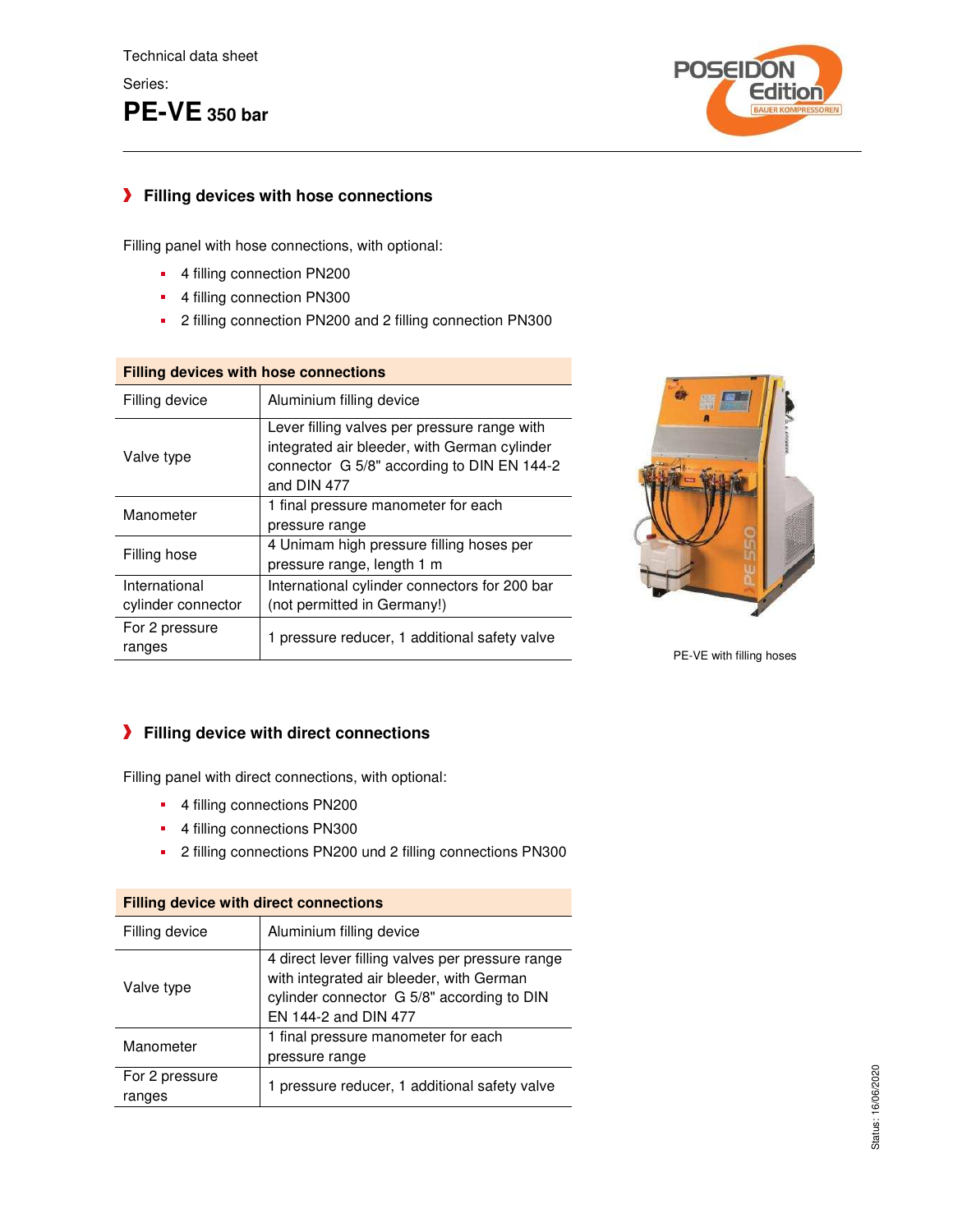# **PE-VE 350 bar**



## **External filling panels**

These external filling panels can be wall-mounted as separate panels and are suitable for remote operation for installation in a separate room.

## SCOPE OF DELIVERY:

- Direct filling connection or hose connection
- One or two pressure ranges PN200 and/or PN300 (second pressure range can be selected with a switching tap or permanently connected with a pressure reducer)
- 4, 6 or 10 filling connections
- High-pressure check of all components
- **•** Flushing valve prevents excessive  $CO<sub>2</sub>$  content in compressed breathing air
- CE-Mark

| <b>Filling connections</b> | Dimensions ( $L \times W \times H$ ) mm | Weight           |
|----------------------------|-----------------------------------------|------------------|
|                            | mm                                      | kg               |
| 4 filling connections      | $1,140 \times 138 \times 183$           | Depends on model |
| 6 filling connections      | $1,200 \times 138 \times 183$           | Depends on model |
| 10 filling connections     | $1,120 \times 352 \times 370$           | Approx. 33 kg    |

## **Condensate collection system 40 l**

- 60-litre PVC tank, capacity approx. 40 litres
- Exhaust air is filtered by a soundproofed active charcoal filter
- Filling level display with visual warning when the collector requires emptying (optionally with signal for B-CONTROL)
- **-** Drain tap for condensate, connector thread G  $\frac{1}{2}$ "
- Dimensions:  $Ø$  400 mm x 1,000 mm, weight approx. 15 kg



40 l Condensate collection system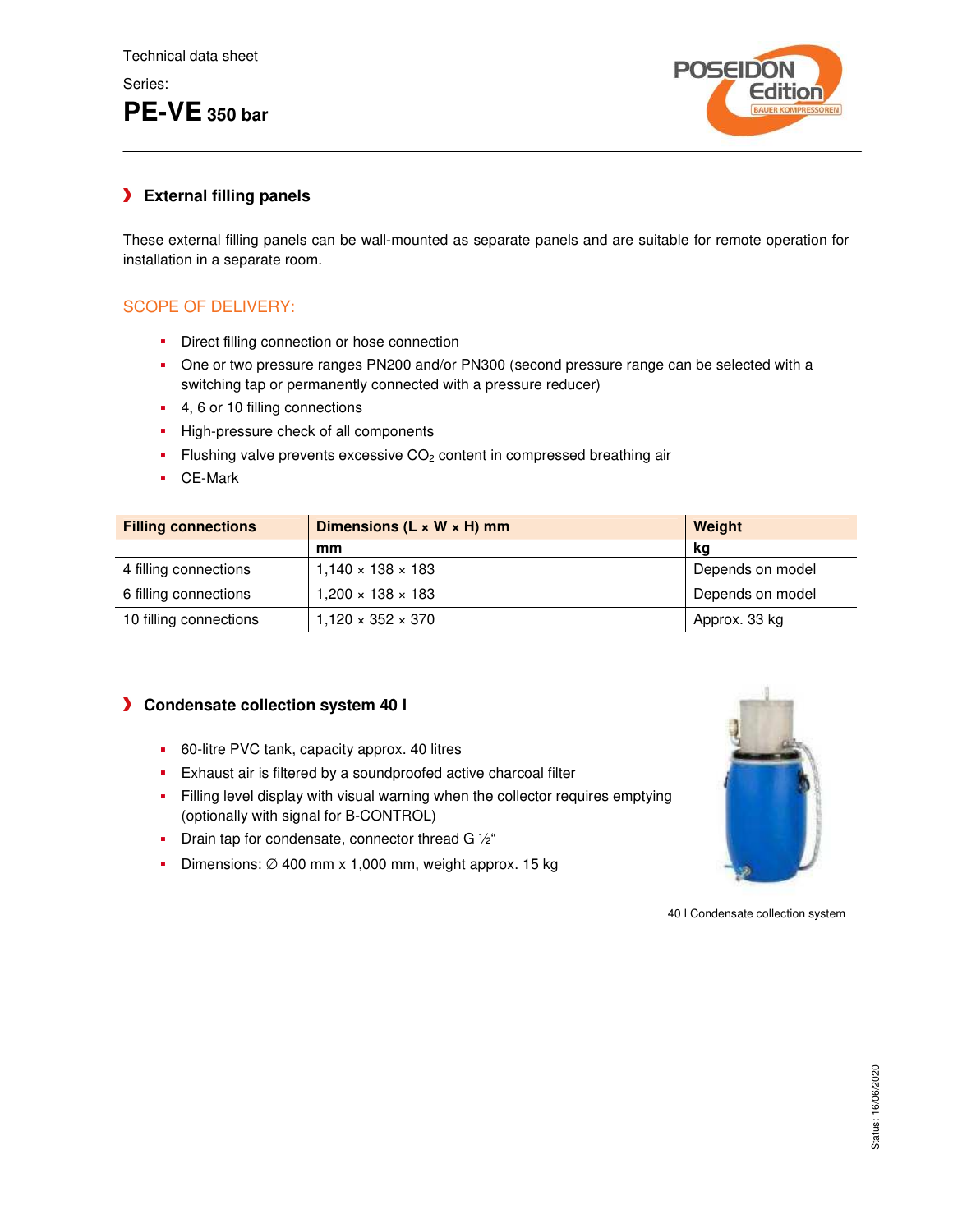## **PE-VE 350 bar**



### **Exhaust air duct**

- Exhaust air duct for cooling air flow outlet optionally at top or rear, with connection option for exhaust air channel
- For mounting on the compressor housing

**Note: The exhaust air duct can only be mounted on the Super Silent housing!** 

### **Exhaust air duct with ventilating shutters**

An exhaust air duct with ventilating shutters is used with compressors installed in a container or compressor room to regulate ambient temperature. At low ambient temperatures (e.g.  $\lt$  +5 °C) the heated cooling air heats the room; at high ambient temperatures the heated cooling air is directed outdoors.

### SCOPE OF DELIVERY

- Exhaust air duct with canvas flange for exhaust channel (to be supplied on site)
- Louvers for circulating air control
- Actuating drive for louvers
- Electronic high low action control system incl. temperature sensor (mounted in compressor air intake duct; set value  $+18 \pm 4$ °C)
- Mounted on compressor housing incl. electric installation

Important: If the pressure drop is exceeded by 5 mmWS = 0.5 mbar (e.g. when the exhaust air duct is very long), an additional fan has to be provided on site.

The system can be mounted on the top or rear of the compressor (please state requirements when ordering).

## **Extended base frame**

The compressor and up to 2 storage bottles each with a geometric capacity of 50 or 80 litres are installed on the extended base frame, making this a turnkey system.

| <b>Extended base frame</b>          |                      |
|-------------------------------------|----------------------|
| Weight <sup>1</sup>                 | 33 ka                |
| Dimensions $(L \times W \times H)'$ | 1920 x 790 x 1530 mm |

Extended base frame with storage bottles



Standard exhaust air duct



Exhaust air duct with ventilating shutters mounted on a VERTICUS 5

1 Without storage bottles.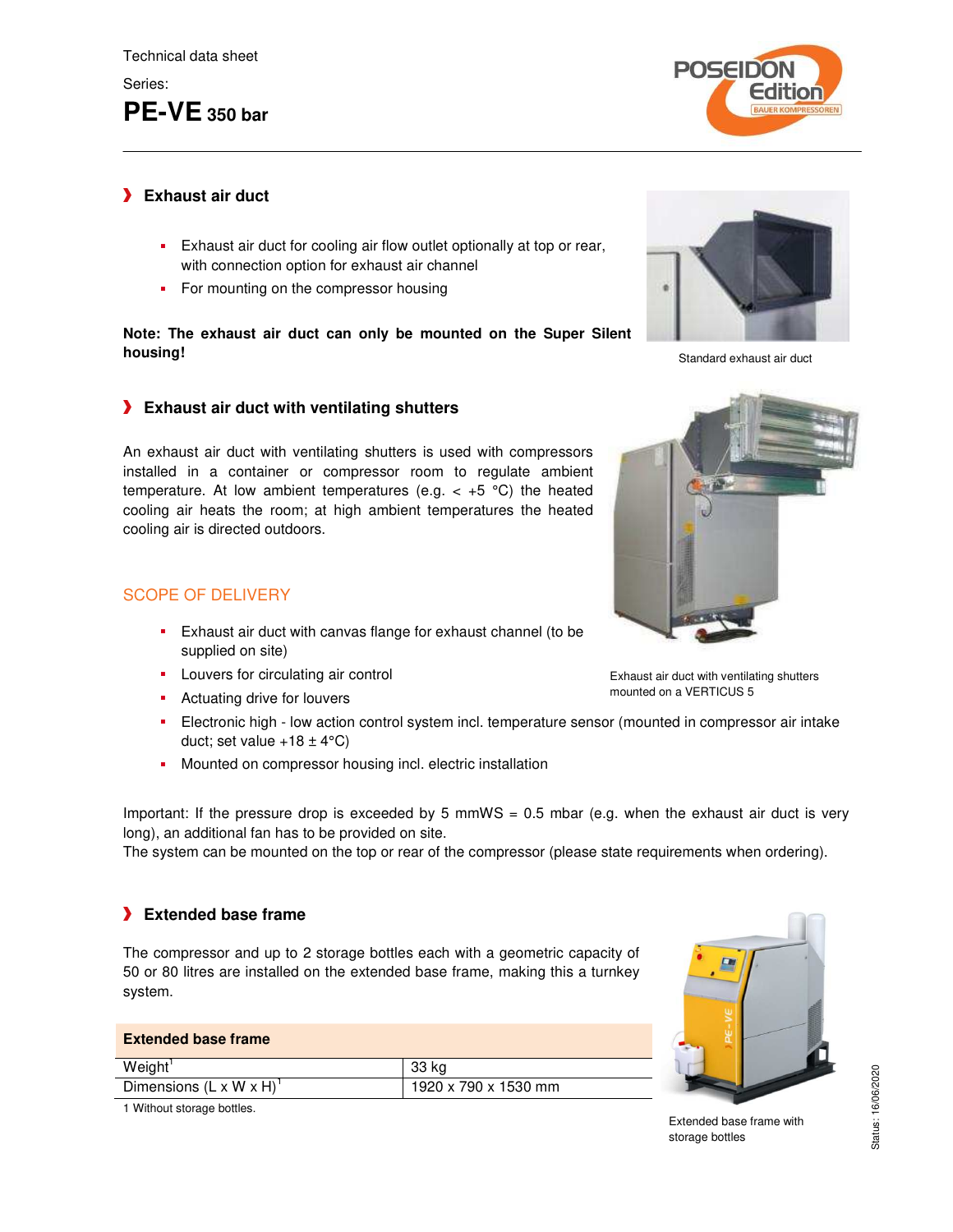

### **High-pressure storage systems**

Modular high-pressure storage system for storage of air / gases, extendable. The storage units can be set up separately or on an extended basic frame (to be ordered separately).

The extended basic frame enables the compressor and up to 2 storage cylinders with a geometric volume of 50 / 80 litres each to be combined in a turnkey system.



B50 B100

#### SCOPE OF DELIVERY:

#### ■ **B 80 S / B 160 S – Standard module**

Storage cylinder(s) upright, mounted on console, connection at bottom, with safety valve and manometer, globe valve and condensate drain / air bleeder valve.

#### ■ **B 80 A / B 160 A – Extension module**

To extend the above standard modules as required for storage of high volumes. Scope of delivery as standard module but without safety valve and manometer; where multiple storage cylinders are to be added, a connection is required for each additional extension module.

#### ■ **B 80 B, without console**

Storage cylinder, with cylinder valve; excluding condensate drain valve Option: Clamp for wall mounting, safety valve (supplied loose) Where multiple storage cylinders are to be added, a connection is required for each additional extension module.

#### ■ **B 50 S / B 100 S - Standard module**

Storage cylinder(s) upright, mounted on console, connection at top (360 bar) or at bottom (420 bar), with safety valve and manometer, globe valve and condensate drain / air bleeder valve.

#### ■ **B 50 A / B 100 A - Extension module**

To extend the above standard modules as required for storage of high volumes. Scope of delivery as standard module but without safety valve and manometer; where multiple storage cylinders are to be added, a connection is required for each additional extension module.

#### FINISH:

■ Console RAL 7024 (grey) Storage container RAL9010 (white for B80/160) or RAL 7024 (grey for B50/100).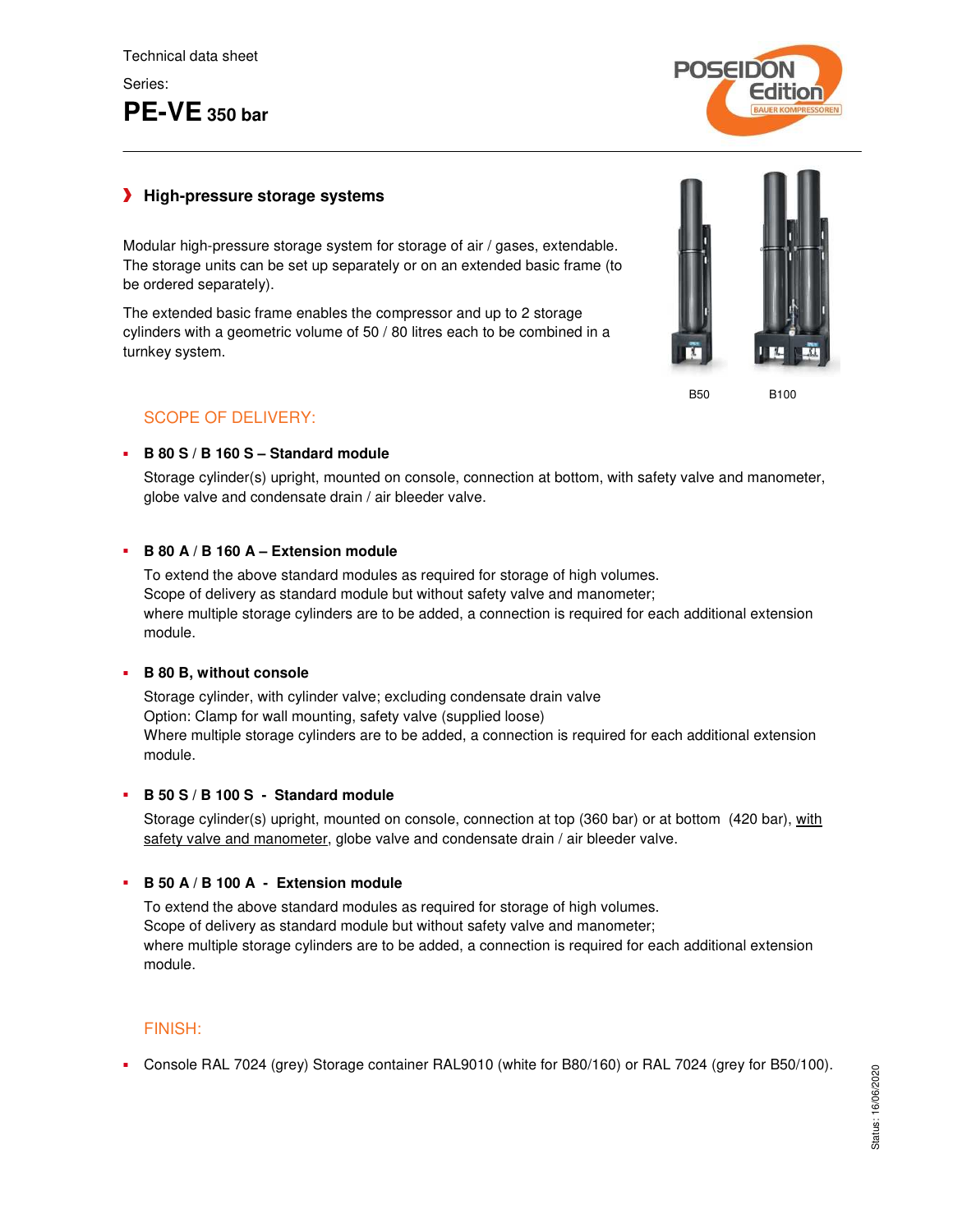# **PE-VE 350 bar**



## **OPTIONS**

- **Mounting of one or two storage cylinders on common base frame (e.g. with MINI-VERTICUS,** VERTICUS, PE-VE) including individual TÜV approval (necessary as proof of CE conformity of full system).
- **Safety valve additionally with TÜV approval (certificate)**

## TECHNICAL SPECIFICATION

|                             | Up to 330 bar               |              | Up to 420 bar |              |
|-----------------------------|-----------------------------|--------------|---------------|--------------|
|                             | <b>B</b> 80                 | <b>B</b> 160 | <b>B</b> 50   | <b>B</b> 100 |
| Numbers of storage bottles: |                             | 2            |               | 2            |
| Storage medium:             | Air, Nitrogen, Rare gases   |              |               |              |
| Geometric volume cylinder:  | 80 Litre                    |              | 50 Litre      |              |
| Geometric volume storage:   | 80 Litre                    | 160 Litre    | 50 Litre      | 100 Litre    |
| Safety valve max.:          | 330 bar                     |              | 420 bar       |              |
| Storage pressure max.:      | 320 bar                     |              | 400 bar       |              |
| Weight:                     | 145 kg                      |              | 125 kg        | 250 kg       |
| Design as per:              | PED 2014/68/EU <sup>1</sup> |              |               |              |

1 Other certificates / approvals on request.

## $\blacktriangleright$  Automatic selector unit

The automatic selector unit enables pressurised air cylinders (bottles) to be filled rapidly and in parallel from a buffer (intermediate storage system and by the compressor.



Automatic selector unit

### SCOPE OF DELIVERY

- Painted steel base plate for wall mounting
- Pressuriser valve
- Check valve
- Pressure switch or pressure sensor, depending on the connected compressor control unit
- Manometer for filling pressure
- Manometer for storage pressure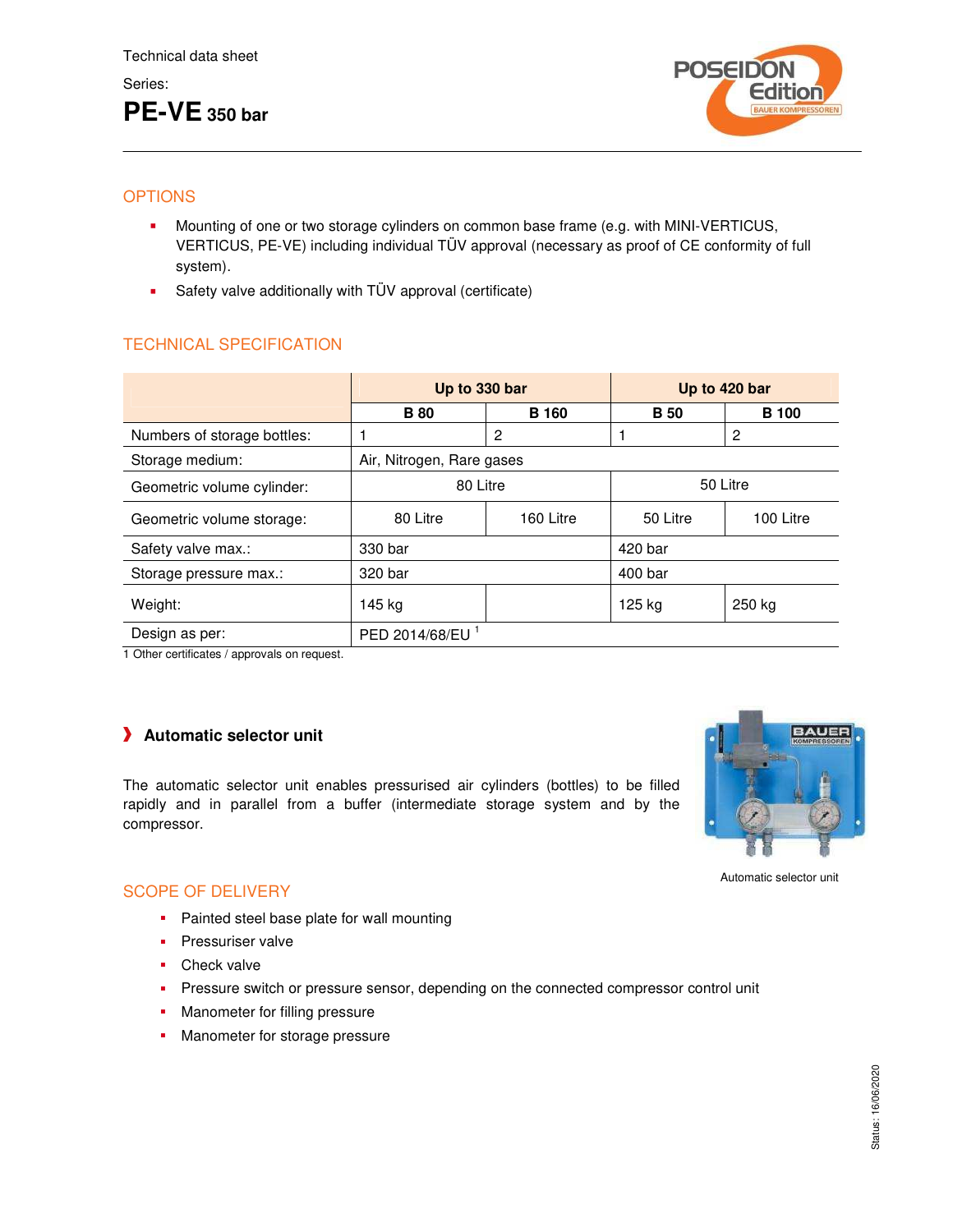

### TECHNICAL OPERATING DATA:

| Automatic selector unit |                                           |
|-------------------------|-------------------------------------------|
| Medium                  | Pressurised air                           |
| Ambient temperature     | $+5$ °C to $+45$ °C                       |
| Operating pressure      | Max. 350 or 420 bar (depending on design) |
| Air intake/outlet       | 10 mm (outside connector diameter)        |

### **B-KOOL refrigeration dryer**

The B-KOOL Refrigeration Dryer cools the compressed air and thus extends the service life of filter cartridges many times over.

The B-KOOL cools the hot saturated air in the compressor to approx. +3 °C, enabling the final separator to extract significantly higher volumes of condensate and thus extending the service life of the downstream filter cartridges. The normal service life (capacity) of a filter cartridge can be extended many times over by additional cooling of the compressed air with the B-KOOL refrigeration dryer. The higher the ambient temperature, the longer the lifespan of the filter cartridges when the B-KOOL is used.



B-KOOL stand-alone

#### TYPES

- B-KOOL 680i, integrated (mounted on a PE-VE with Super Silent housing)
- B-KOOL 680s standalone positioned next to the compressor

#### TECHNICAL OPERATING DATA:

| <b>Model</b>                                | B-KOOL 680i and B-KOOL 680s                                                                 |
|---------------------------------------------|---------------------------------------------------------------------------------------------|
| Medium                                      | Pressurised air                                                                             |
| Ambient temperature                         | $+5$ °C to $+45$ °C                                                                         |
| Refrigerant                                 | R 134 a                                                                                     |
| Intake temperature of pressurised air       | max. $60^{\circ}$ C                                                                         |
| Max. operating pressure, pressurised<br>air | 350 bar / 500 bar                                                                           |
| Min. operating pressure, pressurised<br>air | 100 <sub>bar</sub>                                                                          |
| Permissible compressor charging rate        | 200 - 700 I/min (10 I cylinder filling from 0-200 bar)<br>200 - 650 l/min (as per ISO 1217) |
| Power supply                                | 100 - 127 VAC 50 Hz oder<br>200 - 240 VAC 50/60 Hz                                          |
| Power consumption                           | max. 550 W at 50 Hz, 610 W at 60 Hz                                                         |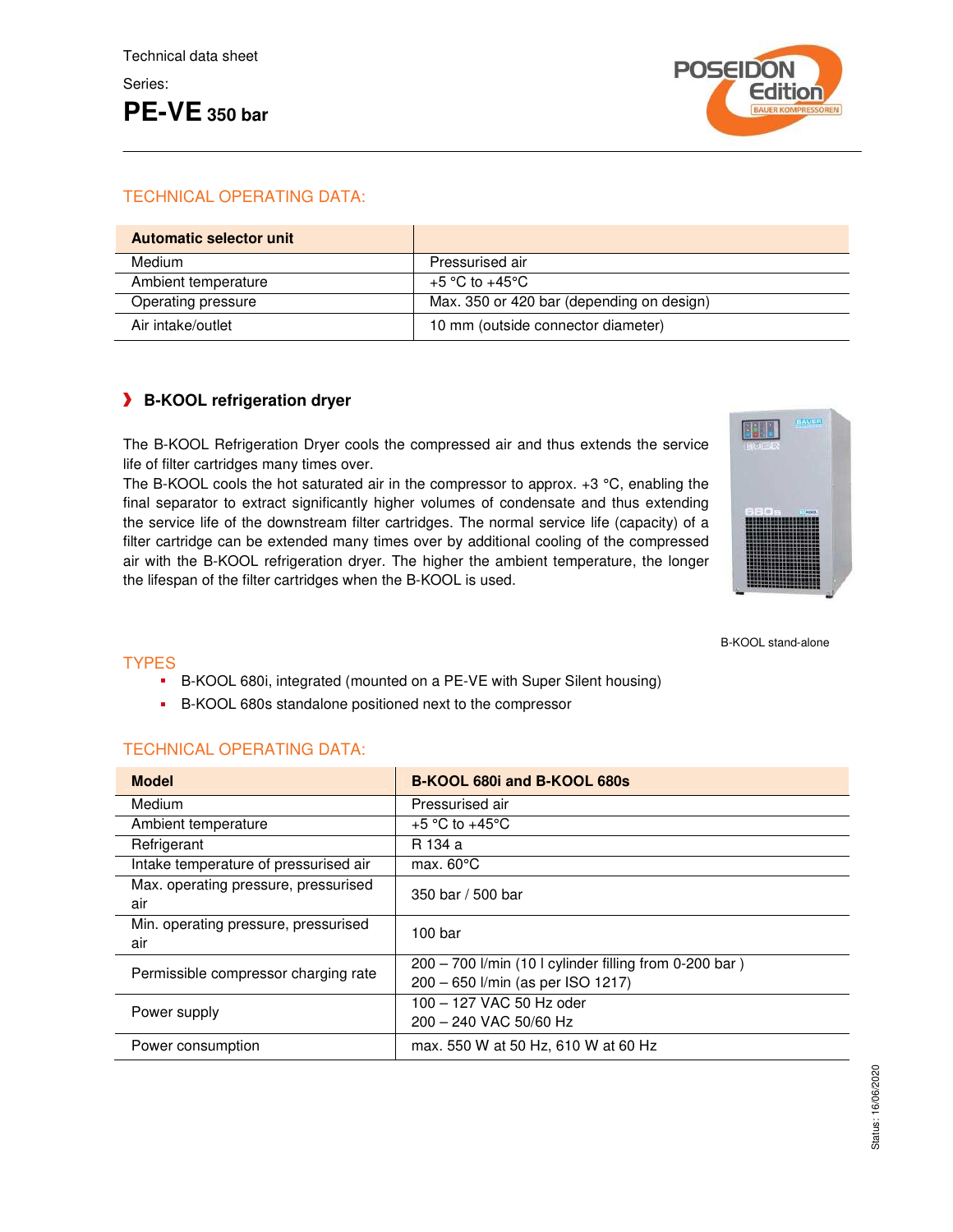

#### DIMENSIONS; WEIGHT AND CONNECTIONS:

| <b>Model</b>       | <b>B-KOOL 680i</b> | <b>B-KOOL 680s</b> |
|--------------------|--------------------|--------------------|
| Dimensions (LxWxH) | 760 x 346 x 535 mm | 386 x 695 x 565 mm |
| Weight approx.     | 50 kg              | 48 kg              |

**An assembly kit for mounting on a compressor must be ordered separately and is essential.** 

### **AERO-GUARD CO2 absorber**

**Efficient removal of CO2 from breathing air:** A sophisticated bypass system feeds the compressor intake air through the AERO-GUARD. Only around two-thirds of the air passes through the filter cartridge that absorbs the  $CO<sub>2</sub>$  from the air. This process reduces the CO<sub>2</sub> content to one-third of that of the intake air.

#### SCOPE OF DELIVERY, AERO-GUARD:

- **-** Intake pipe (order connections separately)
- Water barrel, 60 l (for AERO-GUARD DUO 2 × water barrels each 60 l)
- Filter cartridge; filling: 9 kg special carbon dioxide absorber



AERO-GUARD

| Type / Size                | Suitable for charging rate <sup>1</sup> | <b>Dimensions</b><br>$(W \times D \times H)$ | <b>Operating weight <sup>2</sup></b> |
|----------------------------|-----------------------------------------|----------------------------------------------|--------------------------------------|
|                            | l/min                                   | <b>cm</b>                                    |                                      |
| Aero-Guard-S               | $100 - 150$                             |                                              |                                      |
| <b>Aero-Guard-M</b>        | $160 - 230$                             | $50 \times 46 \times 72$                     |                                      |
| Aero-Guard-L               | $240 - 320$                             |                                              | 26 kg                                |
| Aero-Guard-XL              | $330 - 450$                             |                                              |                                      |
| Aero-Guard-XXL             | $460 - 700$                             |                                              |                                      |
| <b>Aero-Guard Duo 1000</b> | $650 - 1000$                            | 85 x 62,5 x 87                               | 54 kg                                |

### MODELS:

1 Charging rate of the connected compressor measured with cylinder filling from  $0 - 200$  bar  $\pm 5\%$ 

2 Includes filter cartridge and 10-litre water ballast

Status: 16/06/2020 Status: 16/06/2020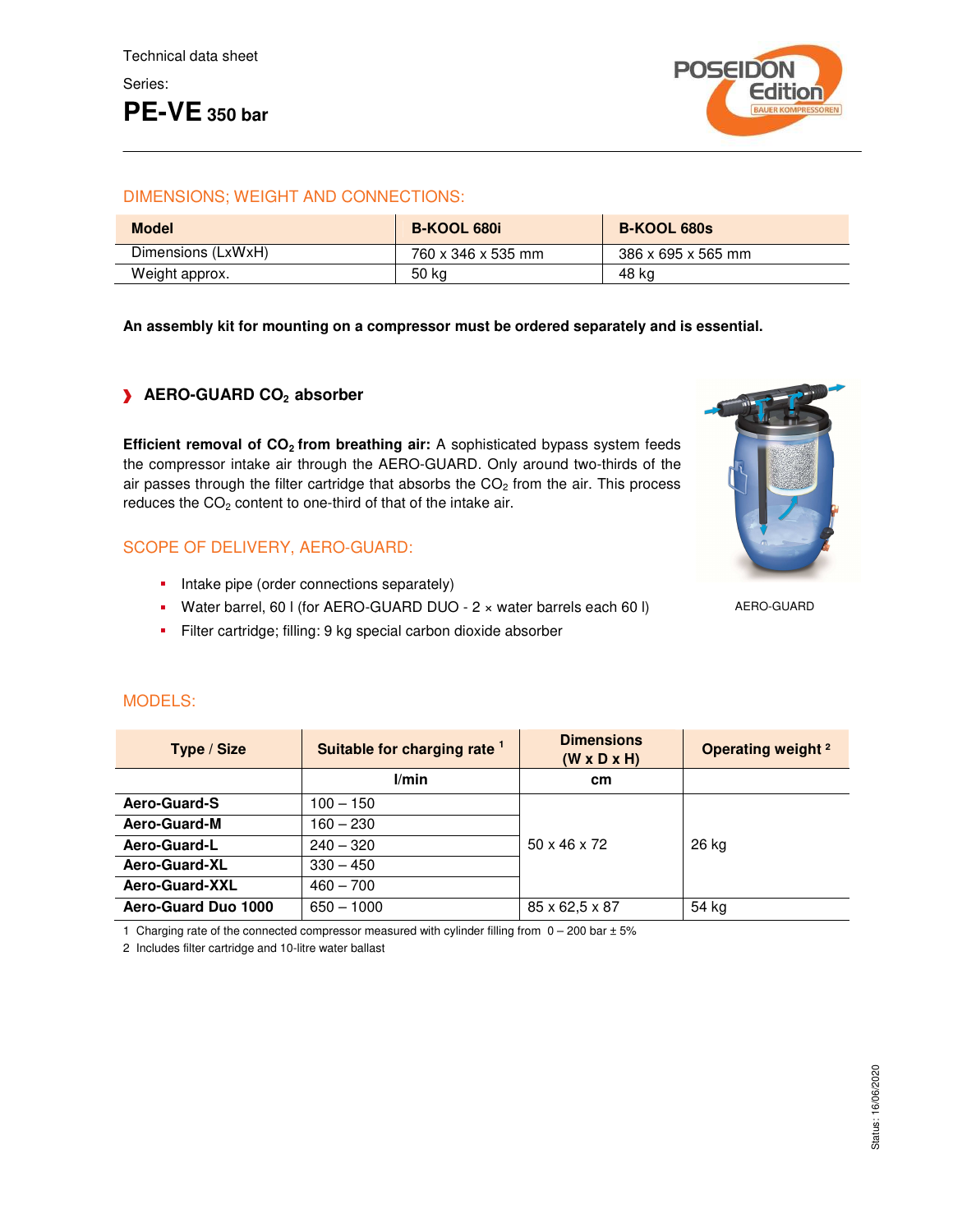

## TECHNICAL OPERATING DATA:

| <b>Model</b>                            | <b>AERO-GUARD S-XXL</b>                                                                                                                                                                                     | <b>AERO-GUARD DUO 1000</b>                                                                                                                                                                                   |  |
|-----------------------------------------|-------------------------------------------------------------------------------------------------------------------------------------------------------------------------------------------------------------|--------------------------------------------------------------------------------------------------------------------------------------------------------------------------------------------------------------|--|
| Medium                                  | Pressurised air                                                                                                                                                                                             |                                                                                                                                                                                                              |  |
| Ambient temperature                     | $+5$ to $+45^{\circ}$ C                                                                                                                                                                                     |                                                                                                                                                                                                              |  |
| Intake air temperature                  | +5 to +45 $^{\circ}$ C                                                                                                                                                                                      |                                                                                                                                                                                                              |  |
| Rel. humidity of intake air             | 10 to 100 %                                                                                                                                                                                                 |                                                                                                                                                                                                              |  |
| $CO2$ intake air concentration          | max. 1,000 ppm <sub>v</sub> $CO2$                                                                                                                                                                           |                                                                                                                                                                                                              |  |
| $CO2$ output air concentration          | $1/3$ of intake concentration =<br>max. 330 ppm, $CO2$ at 1,000 ppm, intake concentration $CO2$                                                                                                             |                                                                                                                                                                                                              |  |
| Permissible compressor<br>charging rate | $100 - 700$ I/min                                                                                                                                                                                           | $650 - 1,000$ l/min                                                                                                                                                                                          |  |
| Service life                            | Min. 43 operating hours<br>(at 700 l/min output and intake<br>concentration of 1000 ppm $CO2$ ).<br>Cartridge must be changed after<br>max. one year even if the<br>maximum service life is not<br>reached. | Min. 60 operating hours<br>(at 1000 l/min output and intake<br>concentration of 1000 ppm $CO2$ ).<br>Cartridge must be changed after<br>max. one year even if the<br>maximum service life is not<br>reached. |  |
| Maximum daily operating time:           | 5 <sub>h</sub>                                                                                                                                                                                              |                                                                                                                                                                                                              |  |
| Cartridge filling:                      | Approx. 9 kg special carbon dioxide absorber per cartridge                                                                                                                                                  |                                                                                                                                                                                                              |  |
| Pressure loss                           | Approx.20 mbar                                                                                                                                                                                              |                                                                                                                                                                                                              |  |
| Max. permissible tilt                   | 15°                                                                                                                                                                                                         |                                                                                                                                                                                                              |  |
| Permissible altitude <sup>1</sup>       | 0 - 1,000 m AMSL                                                                                                                                                                                            |                                                                                                                                                                                                              |  |
| Finish                                  | Container blue, cover black/silver, PVC pipes grey RAL7011                                                                                                                                                  |                                                                                                                                                                                                              |  |

1 Operating in altitudes > 1000 m AMSL on request